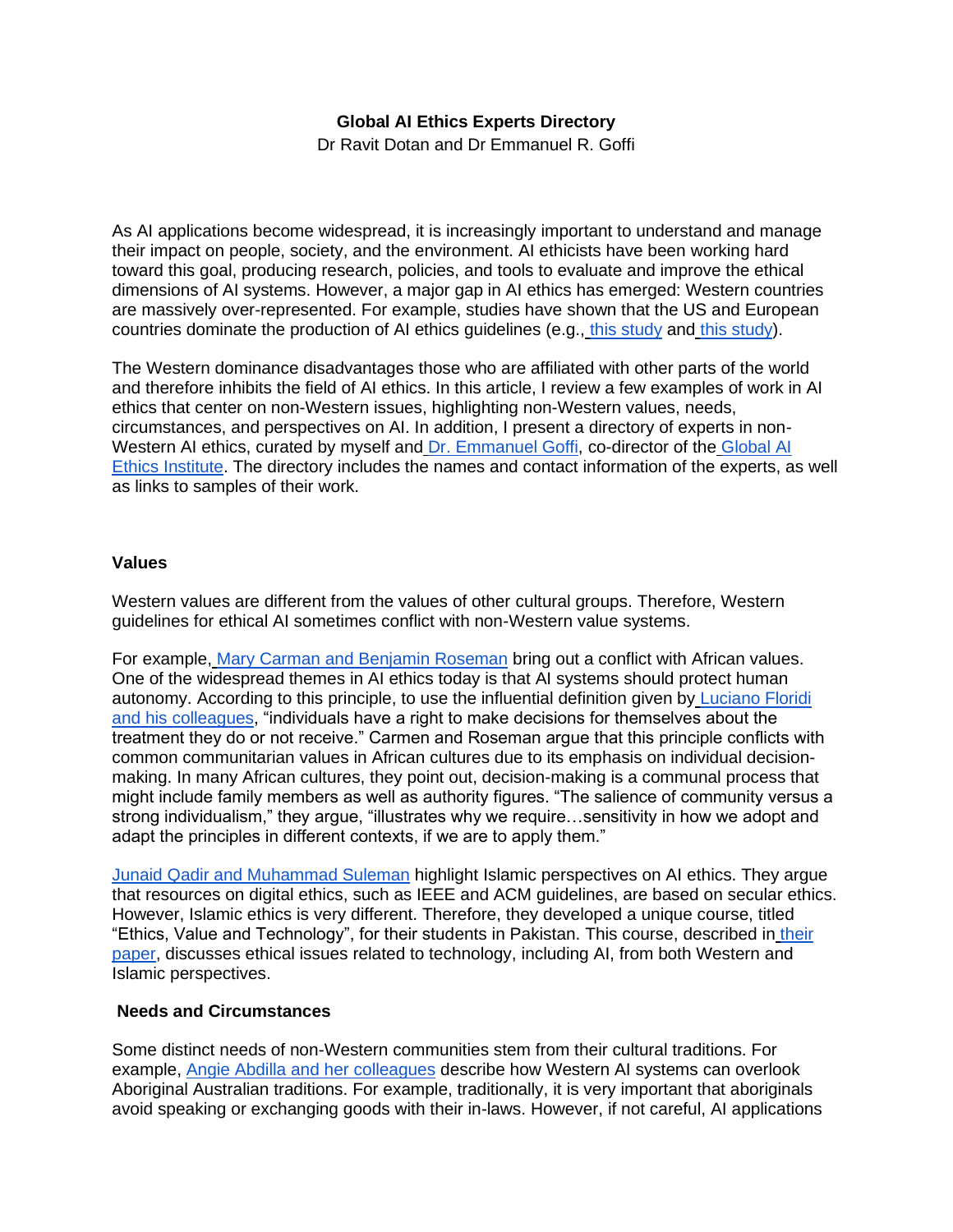may create these forbidden interactions. For instance, a smart fridge could share one's food with their mother-in-law.

Moreover, as [Chimayi Arun](https://papers.ssrn.com/sol3/papers.cfm?abstract_id=3403010) points out, AI can be more harmful to people in and from non-Western regions when the AI's design is unsuitable for non-Western contexts. To illustrate, Arun uses an analogy. Houses built for the cold climate of Northern Europe are unsuitable for warmer cities in developing countries. Similarly, AI systems built in Western contexts may be unsuitable for non-Western contexts.

For example, Arun points out that social media platforms, such as Facebook, were built in a Western context in which independent journalism flourishes. The availability of independent journalism provides social media users with ample sources for fact-checking. However, in countries where free journalism is scarce, it is harder to combat the disinformation and hate speech that spread so easily on social media.

Arun illustrates how devastating the results can be by appealing to the violence against Muslims in Myanmar. In Myanmar, military officials systematically used Facebook to spread misinformation and hate against Muslims. Given that the state heavily controls the press, residents had few resources to check the veracity of the posts. The influence of the military's Facebook campaign was so extensive, that former military officials, researchers, and civilian officials have argued that the military used Facebook as a [tool for ethnic cleansing.](https://www.nytimes.com/2018/10/15/technology/myanmar-facebook-genocide.html)

#### **Perspectives on AI**

An [Ipsos survey](https://www.ipsos.com/en/global-opinions-about-ai-january-2022) found a correlation between people's opinion of AI and their country's economic development level. For example, people in developing countries are much more likely to trust AI and have a positive outlook on AI services. For this reason, it is important to study perspectives on AI outside of the Western world in particular.

[Arisa Ema and her colleagues](https://ieeexplore.ieee.org/document/7790979) studied perceptions of AI in Japan. For example, the team asked Japanese survey respondents which activities are the most suitable to be done by AI alone, without human supervision. The respondents favored driving, disaster prevention, and military activities. Popular stated reasons were that reliance on AI would reduce mistakes and increase reliability when it comes to these activities. Another finding is that, on the whole, people in Japan have low confidence that the government can prevent the misuse of AI. However, the confidence is higher among the general public than in other groups.

## **The Need for Diversity AI Ethics**

As [Emmanuel R. Goffi](https://www.aiethicsjournal.org/10-47289-aiej20210716-1) stresses the cultural dimension of the ethical assessment of AI is essential to avoid falling into the trap of a unique perspective. AI systems affect the entire planet. However, efforts to understand and manage AI's impact focus on Western countries, whose values, needs, circumstances, and perspective do not generalize to other parts of the world. The result can be disadvantageous and oppressive to those who are affiliated with non-Western countries.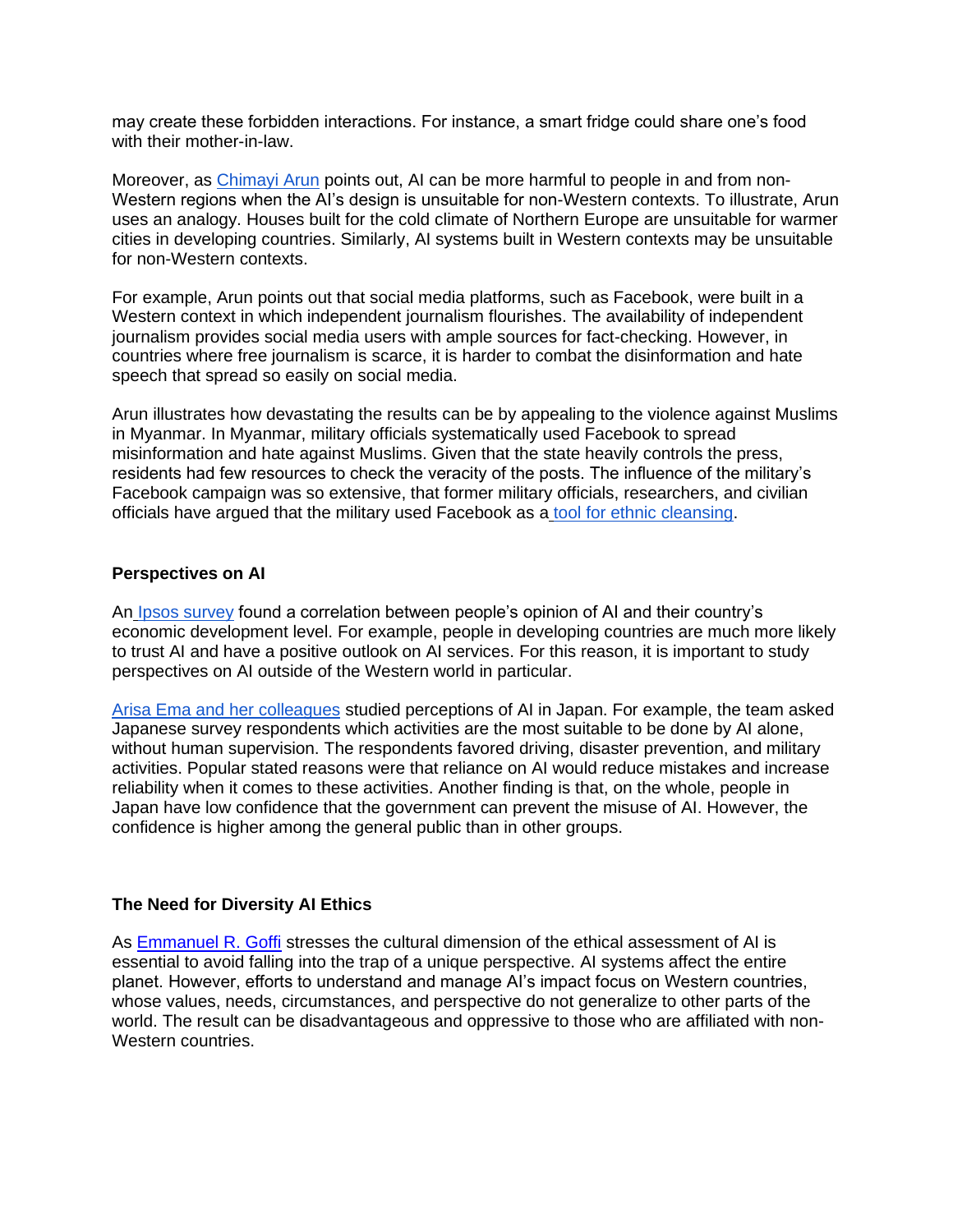We should work to change the landscape of AI ethics to include more perspectives. To make global perspectives more accessible, Dr. Emmanuel Goffi and I have created a curated directory of people with expertise in non-Western AI ethics.

We ask the reader to keep in mind that this directory is not exhaustive. First, we chose only to include experts we could contact and explicitly consented to be included. Second, it is likely that we haven't identified all relevant experts. Therefore, we encourage the reader to see this directory as a starting point for exploring non-Western perspectives on AI ethics.

With that in mind, we would also like to recommend some related resources:

- Global AI Narratives Network
- A+ Global Directory
- Global AI Ethics Institute
- Tech on Earth

| <b>Name</b>                 | <b>Region or</b><br><b>Cultural group</b><br>or expertise | Website                                                                                   | Sample public content                                                                                                                                                      |
|-----------------------------|-----------------------------------------------------------|-------------------------------------------------------------------------------------------|----------------------------------------------------------------------------------------------------------------------------------------------------------------------------|
| Amana Raquib                | Islam                                                     | https://www.researchg<br>ate.net/scientific-<br>contributions/Amana-<br>Raquib-2154638422 | <b>Culturally Informed Pro-Social AI</b><br><b>Regulation and Persuasion</b><br><b>Framework</b>                                                                           |
| Angie Abdilla               | Oceania                                                   | https://oldwaysnew.co<br>m/#country-centred-<br>design                                    | Out of the Black Box: Indigenous<br>protocols for AI                                                                                                                       |
| Arisa Emma                  | Japan                                                     | https://ifi.u-<br>tokyo.ac.jp/en/people/<br>ema-arisa/                                    | https://ieeexplore.ieee.org/document<br>/7790979                                                                                                                           |
| <b>Arthur Gwagwa</b>        | Sub-Saharan<br>Africa, Sino-<br>African<br>relations      | https://www.uu.nl/staff/<br><b>EAGwagwa</b>                                               | Artificial intelligence (AI)<br>Deployments in Africa: Benefits,<br><b>Challenges and Policy Dimensions</b>                                                                |
| <b>Benjamin</b><br>Rosman   | Sub-Saharan<br>Africa                                     | www.raillab.org /<br>www.benjaminrosman.<br>com                                           | Applying a principle of explicability to<br>Al research in Africa: should we do<br>it?                                                                                     |
| <b>Connor Wright</b>        | Sub-Saharan<br>Africa                                     | m/in/connor-wright-<br>931729168/                                                         | https://www.linkedin.co Research Summary: Ubuntu's<br><b>Implications for Philosophical Ethics</b><br>(Original talk by Thaddeus Metz)                                     |
| <b>Emmanuel R.</b><br>Goffi | Western<br>ethics                                         | https://www.linkedin.co<br>m/in/emmanuelgoffi/                                            | <b>Escaping the Western Cosm-Ethical</b><br><b>Hegemony: The Importance of</b><br><b>Cultural Diversity in the Ethical</b><br><b>Assessment of Artificial Intelligence</b> |

The directory is as follows: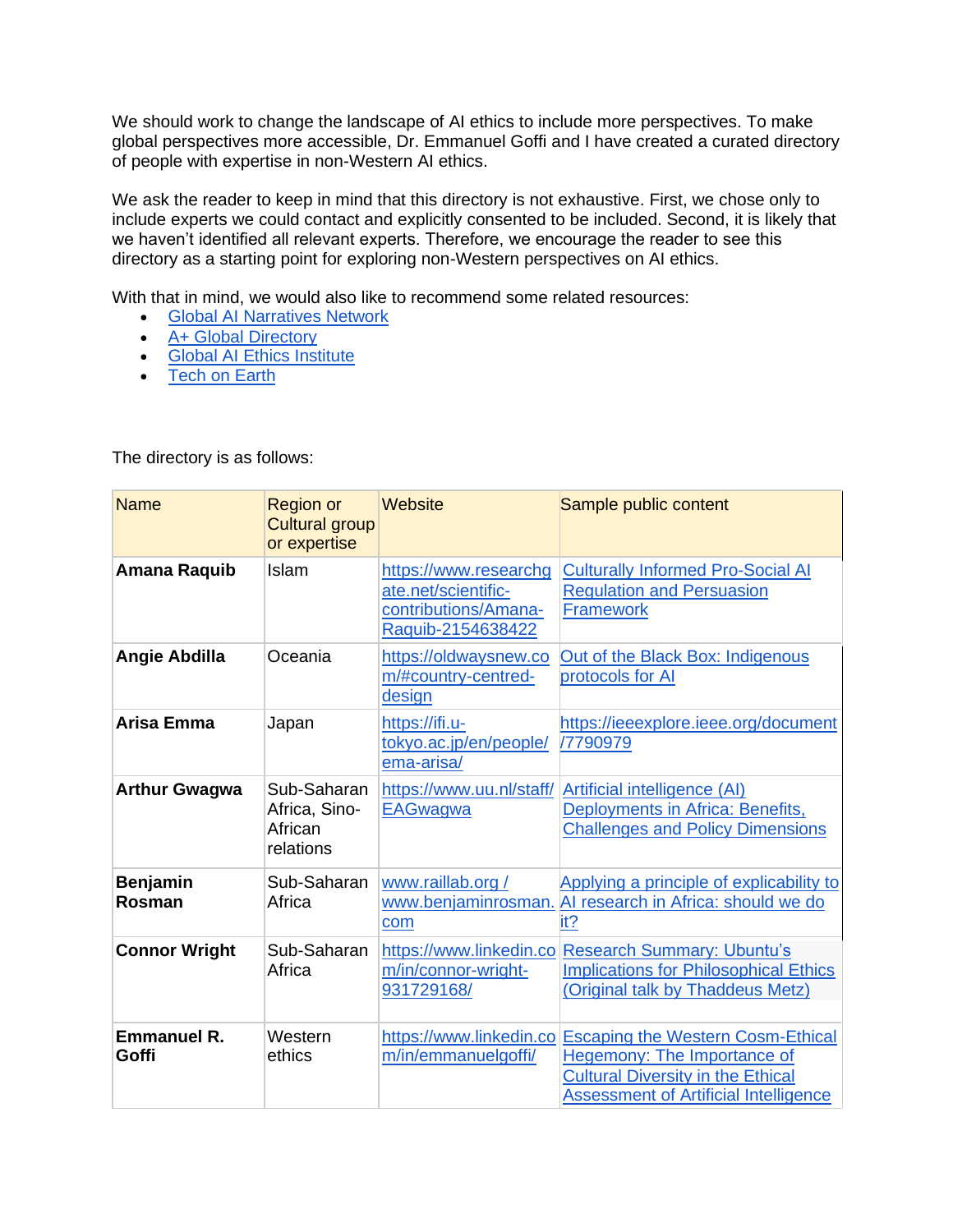| Emma Ruttkamp- Africa<br><b>Bloem</b> |                                      | m/in/emma-ruttkamp-<br>bloem-19400248/                        | https://www.linkedin.co Re-imagining Current AI Ethics<br><b>Policy Debates: A View from the</b><br><b>Ethics of Technology</b><br>Trustworthiness of AI is mainly a<br>socio-technical concept' |
|---------------------------------------|--------------------------------------|---------------------------------------------------------------|--------------------------------------------------------------------------------------------------------------------------------------------------------------------------------------------------|
| <b>Favour Borokini</b>                | Africa                               | iginalSubdomain=ng                                            | https://www.linkedin.co Engendering AI: A Gender and<br>m/in/favourborokini/?or Ethics Perspective on Artificial<br>Intelligence in Africa                                                       |
| Jassim Jaji                           | EAU and<br><b>MENA</b> region        | https://www.linkedin.co<br>m/in/dr-jassim-haji-<br>7b5885125/ | Al ethics in the West is not<br>necessarily the same as in the<br><b>Middle East</b>                                                                                                             |
| <b>Junaid Qadir</b>                   | Islamic ethics                       | m/in/junaidq/                                                 | https://www.linkedin.co Teaching Ethics, (Islamic) Values<br>and Technology: Musings on<br><b>Course Design and Experience</b>                                                                   |
| Karaitiana Taiuru Maori               |                                      | ubdomain=nz                                                   | https://www.linkedin.co Treaty of Waitangi/Te Tiriti and<br>m/in/ktaiuru/?originalS Māori ethics guidelines for: AI,<br>algorithms, data and IOT                                                 |
| <b>Mary Carman</b>                    | Sub-Saharan<br>Africa                | https://marycarman.co<br>$\underline{m}$                      | Defining what's ethical in artificial<br>intelligence needs input from<br><b>Africans</b>                                                                                                        |
| <b>Michael Running</b><br>Wolf Jr.    | <b>Native</b><br>Americans           | https://www.linkedin.co Indigenous AI<br>m/in/runningwolf/    |                                                                                                                                                                                                  |
| Nagla Rizk                            | Africa, Egypt                        | .edu/faculty/naglarzk/i<br>ndex.html                          | https://www1.aucegypt Artificial intelligence (AI)<br>Deployments in Africa: Benefits,<br><b>Challenges and Policy Dimensions</b>                                                                |
| Neema lyer                            | Africa                               |                                                               | https://neemaiyer.com/ Afrofeminist Data Futures                                                                                                                                                 |
| <b>Paola Ricaurte</b>                 | Mexico-<br>LATAM                     | $n.net/$ ,<br>aplusalliance.org                               | https://www.tierracomu Data Epistemologies, The<br><b>Coloniality of Power, and</b><br><b>Resistance</b>                                                                                         |
| <b>Pak-Hang Wong</b>                  | Asia                                 | https://www.linkedin.co<br>m/in/wongpakhang/                  | <b>Why Confucianism Matters in Ethics</b><br>of Technology                                                                                                                                       |
| Rajiv Malhotra                        | Vedic<br>philosophy                  | https://www.linkedin.co<br>m/in/rajivmalhotra2007             | Where is India in the battle for AI?<br>Al & You Podcast Part 1 w/ Peter J.<br><b>Scott</b>                                                                                                      |
| <b>Raziye Buse</b><br>Çetin           | Turkey,<br>Middle East,<br>and Islam | https://linktr.ee/busece<br><u>tt</u>                         | Wisdom of not knowing and<br>decolonial AI                                                                                                                                                       |
| <b>Rupa Singh</b>                     | India                                | https://www.linkedin.co<br>m/in/rupa-singh-<br>10926820/      | Ethics in AI Workshop by Rupa<br><b>Singh</b>                                                                                                                                                    |